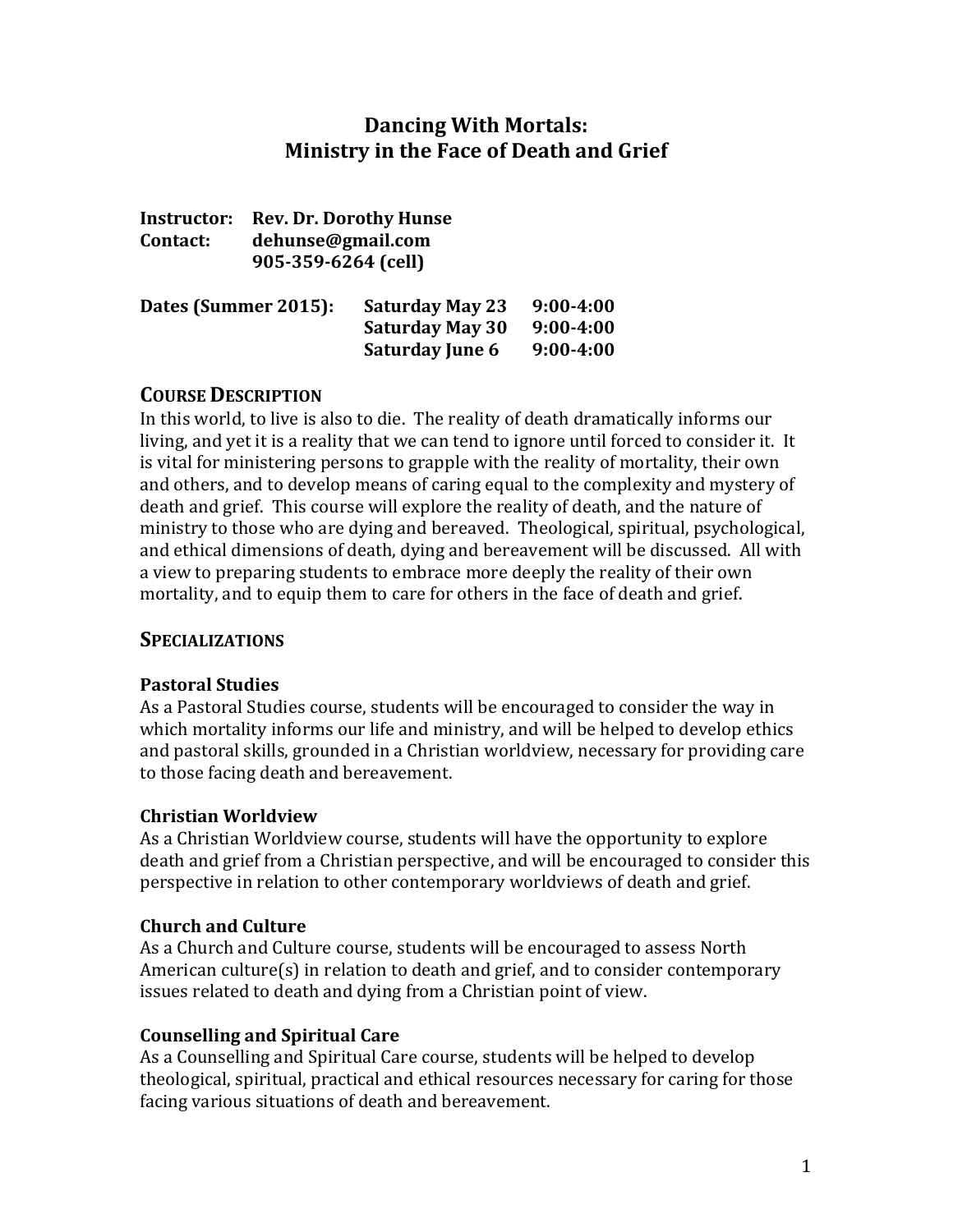# **COURSE OBJECTIVES**

## **Knowing:**

- 1. To deepen appreciation for various perspectives and attitudes towards death, dying and bereavement.
- 2. To help students develop a robust theological, psychological and spiritual perspective of death, dying and bereavement.
- 3. To facilitate reflection upon some of the ethical and legal issues that can arise in the face of death.
- 4. To foster an appreciation for the complexity and mystery of death and dying.

## **Being:**

- 5. To help students gain a greater awareness of their own perspectives and attitudes towards death, dying and bereavement.
- 6. To facilitate the student's development of theological and spiritual resources for dying and bereavement.
- 7. To deepen the student's appreciation of their own mortality, and the way in which our mortality gives shape to the way we live and minister.

## **Doing:**

- 8. To help students minister effectively with those who are dying and bereaved.
- 9. To equip students to use theological, psychological and spiritual resources appropriately in the care of those who are dying or bereaved.
- 10. To foster the development of ways of living and ministering that embraces the reality of mortality.

# **REQUIRED TEXTS**

Callanan, Maggie, and Patricia Kelley. *Final Gifts: Understanding the Special Awareness, needs, and Communications of the Dying*. New York: Bantam Books, 2008.

Kelley, Melissa M. *Grief: Contemporary Theory and the Practice of Ministry*. Minneapolis: Fortress Press, 2010.

Nolan, Steve. *Spiritual Care at the End of Life*: *The Chaplain as a 'Hopeful Presence.'*  London and Philadelphia: Jessica Kingsley Publishers, 2012.

# **RECOMMENDED TEXTS**

Kellehear, Allan. *The Inner Life of the Dying Person*. New York: Columbia University Press, 2014.

Swinton, John, and Richard Payne eds. *Living Well and Dying Faithfully: Christian Practices for End-of-Life Care*. Grand Rapids: Eerdmans, 2009.

Worden, J. William. *Grief Counseling and Grief Therapy*. 4th ed. New York: Springer, 2008.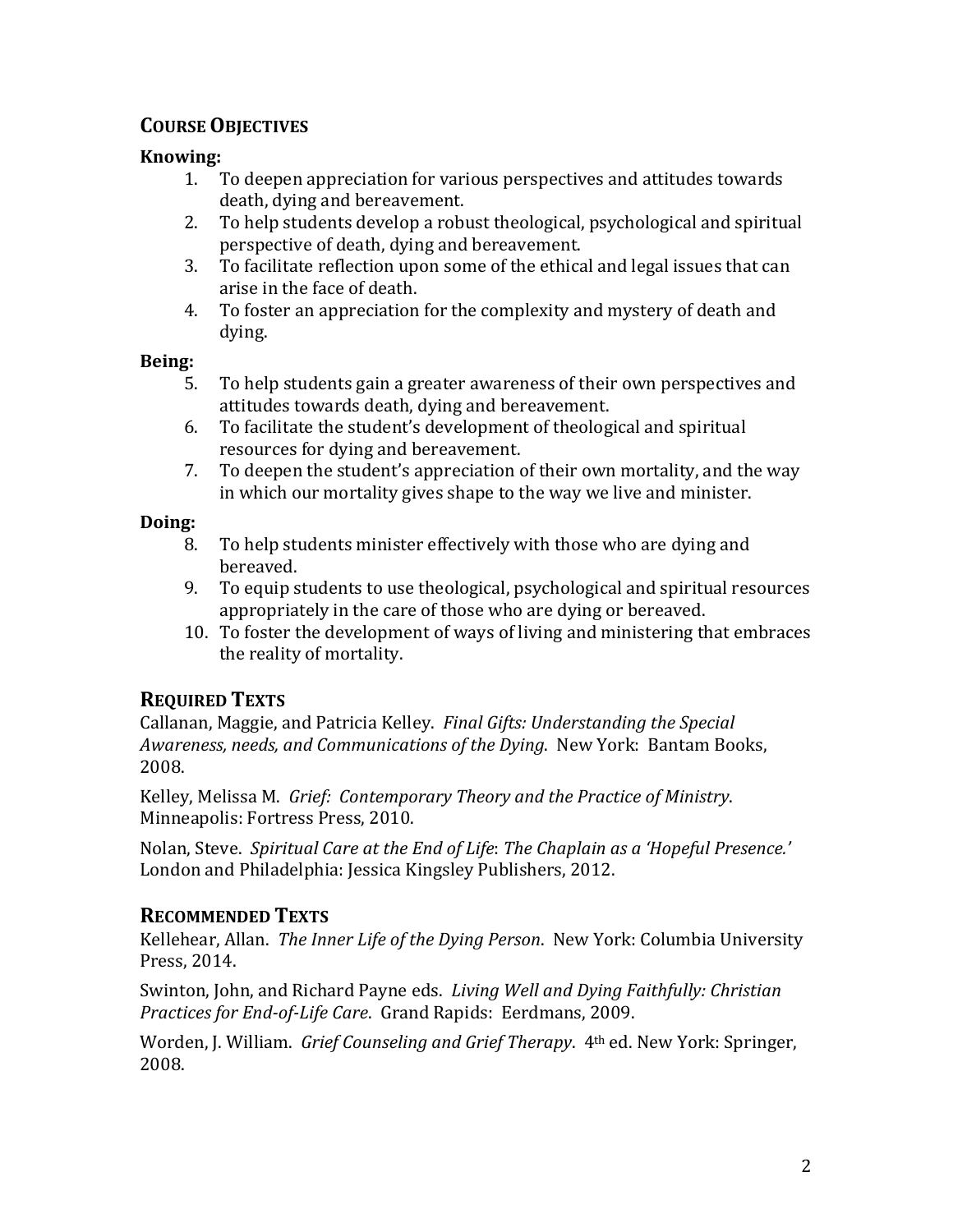## **COURSE SCHEDULE**

## **May 23 9:00-12:00**

**-**Introductions -The process of dying -A theology of death

#### **1:00-4:00**

**-**Human life as mortal life -The implications of our mortality in terms of the Christian life and ministry **-**A spirituality for ministry in the face of death and dying

## **May 30 9:00-12:00**

**-**Worldviews and Cultural perspectives -Christian and alternate worldviews of death, dying and grief -Cultural practices with respect to death dying and grief -Acknowledging our personal worldview and attitudes and practices with respect to death, dying and grief -Implications for care

#### **1:00-4:00**

**-**The Life Cycle and death -Death in the lives of children, adolescents and adults -Difficult deaths (miscarriage, stillbirth, SIDS, abortion, suicide, sudden or violent death, prolonged death) -Contemporary ethical issues (assisted death, withdrawal of care, advanced planning, DNR) -Implications for care—walking with people in death and dying

## **June 6 9:00-12:00**

**-**Grief theory and the tasks of grieving -Grieving and lament and depression -Anticipatory, complicated and disenfranchised grief -Gender and grief -Implications for care—walking with people in grief

#### **1:00-4:00**

**-**The congregation and care -Bringing closure and end-of-life rituals -Continuing to care -Grief and self-care for the ministering person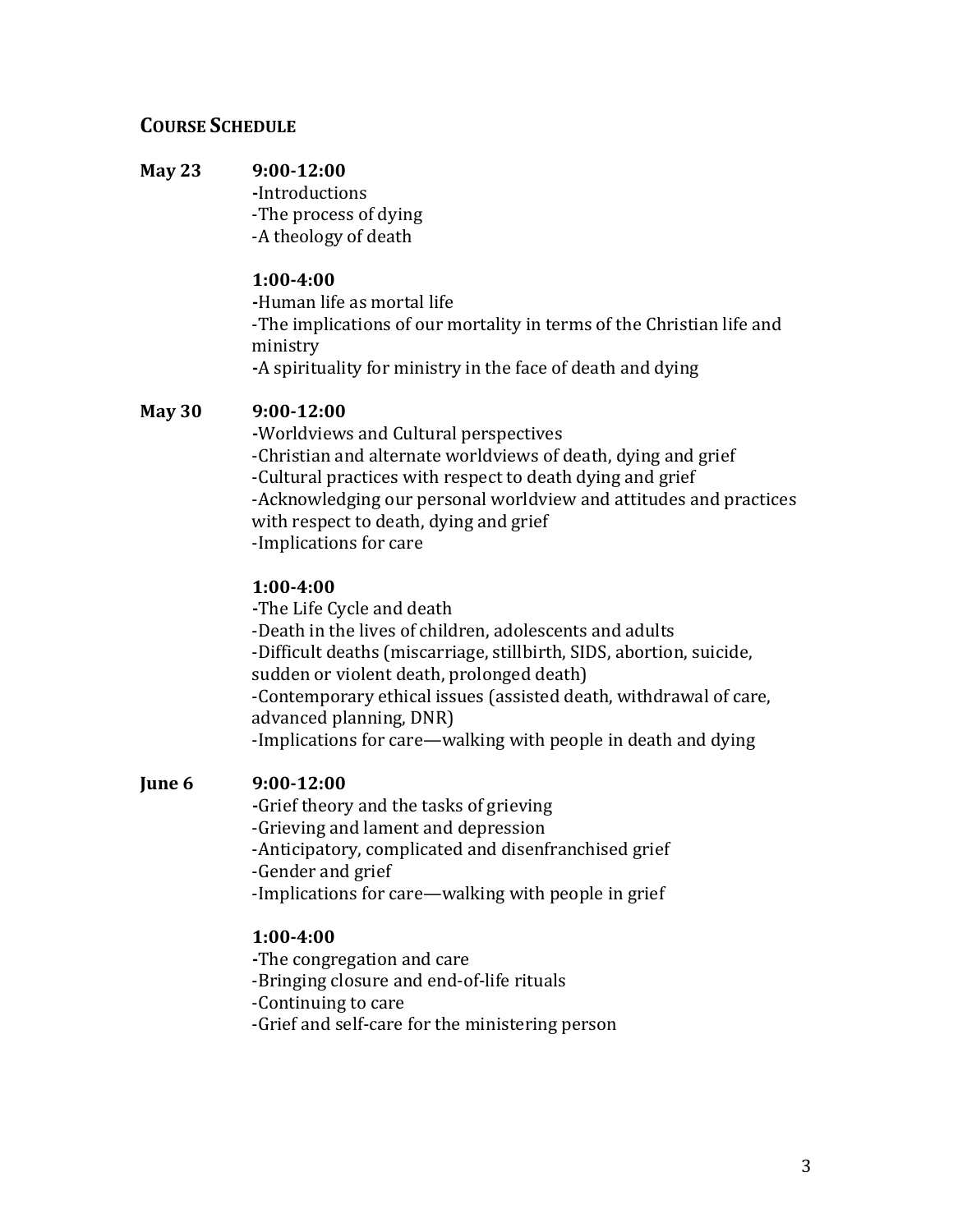## **COURSE REQUIREMENTS SUMMARY**

1. Personal Reflection on Death, Dying and Grief

|           |           | Due: May 23                                                              |
|-----------|-----------|--------------------------------------------------------------------------|
| 3-5 pages |           | Due: July 4                                                              |
|           |           | Due: June 27                                                             |
|           |           | Due: June27                                                              |
|           | 3-5 pages | 15 marks<br>15 marks<br>10-12 pages $35$ marks<br>14-16 pages $35$ marks |

## **COURSE REQUIREMENTS DESCRIPTION**

## **Assignment I: Personal Reflection on Death, Dying and Grief**

This assignment consists of three parts. The overall aim is to aid personal awareness. To minister well with those who are dying or grieving, and/or to converse well with others about issues related to death and dying and grief, it is important to know ourselves and our own response to death and grief. The instructor will keep everything shared by the student confidential. Students are encouraged to only share that which they feel comfortable sharing.

## **Part 1:**

Reflect upon your personal experiences with death and grief (or lack of experience with death and grief). How have these experiences have informed your perspectives of and attitudes towards death and grief? **Note this assignment is due the first day of class, as it is meant to represent your reflections prior to taking the course.**

The following questions are offered for the purpose of aiding the reflective process. Students may choose to answer these questions as a way of framing their response to this assignment, however they are not required to do so. Students are free to frame their response in a way that best expresses their personal awareness.

-What experiences have you or someone you know had with death and grief? -How did these experiences affect you physically, emotionally, cognitively, and/or spiritually?

-Would you say your response was healthy and helpful? Would you have liked to have been able to respond differently?

-How did these experiences affect those around you, and how did their response to death and grief impact you?

-Would you say their response was healthy and helpful? Would you have liked them to have been able to respond differently?

-If you have had very little experience with death and grief, how has this fact shaped your attitudes and perspectives of death and grief?

-What fears do you have as you think about future experiences with death and grief? -What hopes do you have as you think about future experiences with death and grief?

**This paper should be 3-5 double-spaced pages, and will be worth 15% of the final course grade. Due May 23.**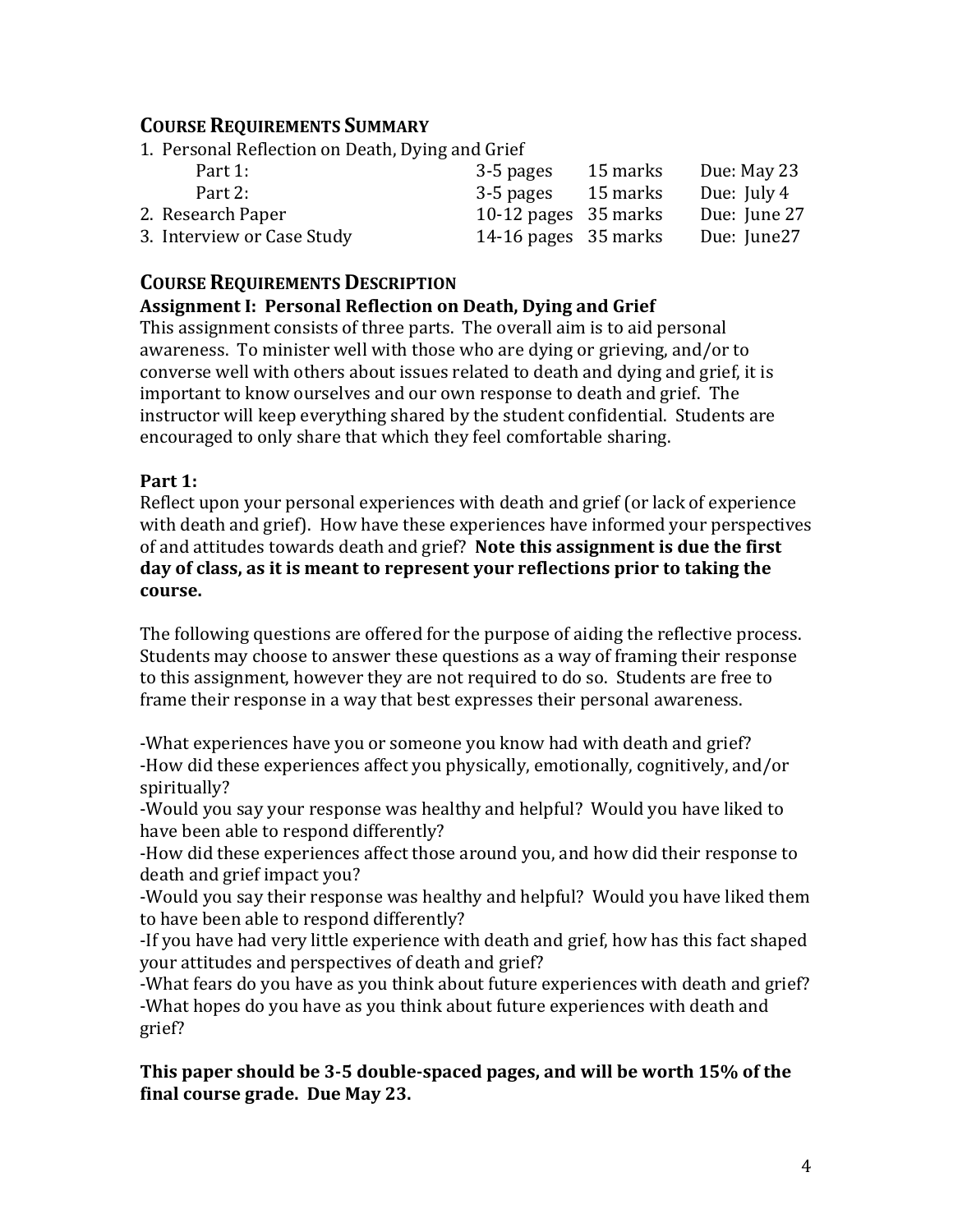## **Part II:**

Reflect upon the experience of participating in this course. How has this course challenged and/or confirmed your perspectives of and attitudes towards death and grief. How has this course challenged and/or confirmed your perspectives and attitudes towards life and ministry in the face of our mortality?

## **This paper should be 3-5 double-spaced pages, and will be worth 15% of the final course grade. Due July 4.**

## **Assignment 2: Research Paper**

Write a research paper on a topic of interest pertaining to death and/or grief. Topics are to be approved in advance by the instructor. Include material from course textbooks when relevant. Students are encouraged to choose a topic that pertains to their area of ministry specialization. Some possible topics are:

-The role of Christian practices in supporting people facing death and/or grief

-Cultural attitudes towards death and grief.

-Comparative worldviews of death and grief

-Grieving practices

-Psychological responses to grief

-Theological responses to grief

-Ethical issues in death and dying

-The needs of those facing a life-limiting illness

-Suffering in the dying process

## **This paper should be 10-12 double-spaced pages, and will be worth 35% of the final course grade. Due June 27.**

#### **Assignment 3 Interview or Case Study**

The student will prepare an in-depth case study based either on the interview of a person who has lost a loved one, or a first person narrative about grief.

## **Option 1:**

Suggested for students specializing in Pastoral Studies and Counselling and Spiritual Care.

Students may choose to interview a person or interact with a written first person account of grief that represents a similar worldview and/or cultural perspective to their own.

Suggested written accounts include:

-Lewis, C.S. *A Grief Observed*. New York: HarperOne, 2009.

-Wolterstorff, Nicholas. *Lament For A Son*. Grand Rapids: Eerdmans, 1987.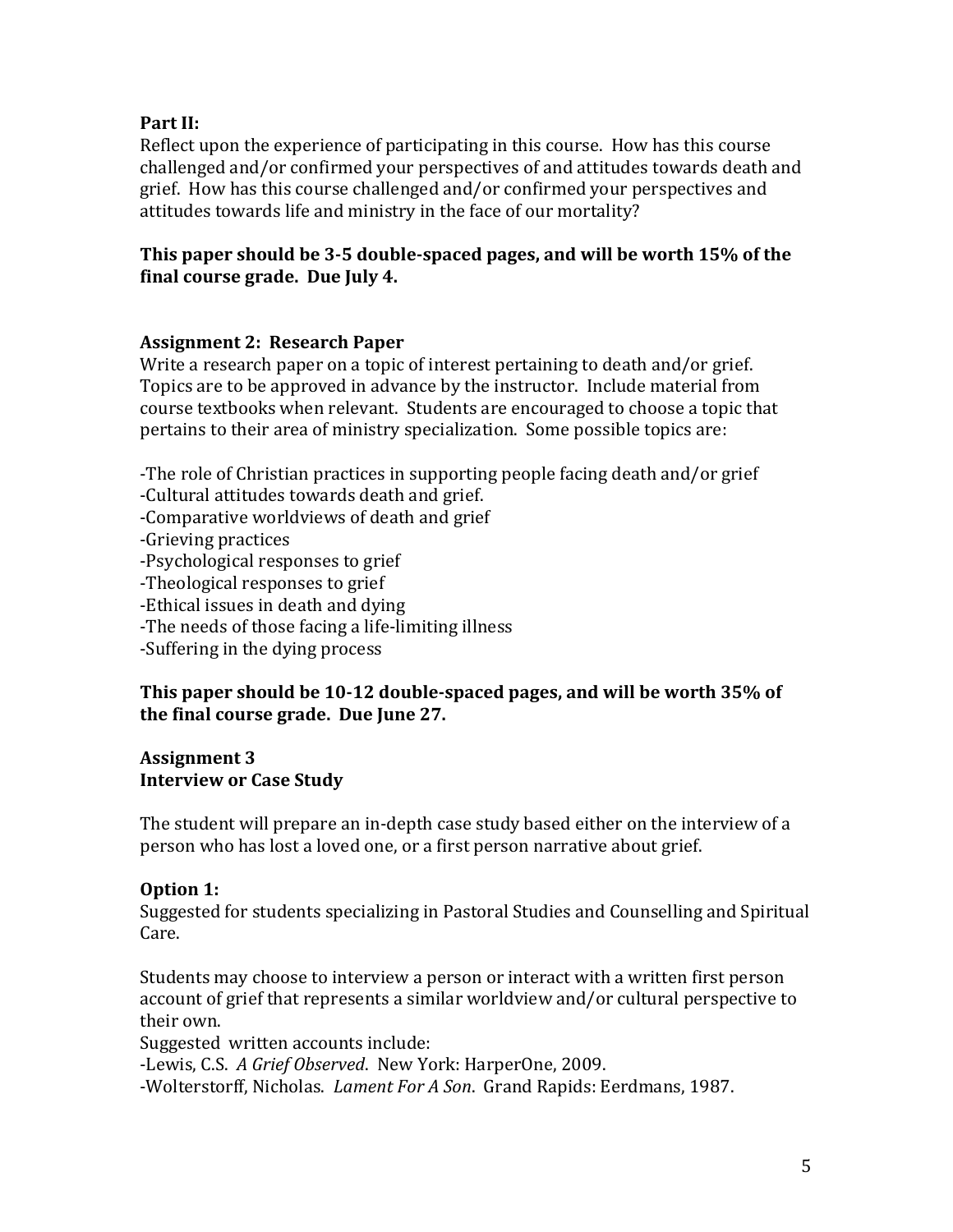## **Option 2:**

Suggested for those students specializing in the areas of Christian Worldview and Church and Culture.

Students may choose to interview a person or interact with a written first person account of grief that represents a similar worldview and/or cultural perspective to their own.

Suggested written accounts include:

-Didion, Joan. *The Year of Magical Thinking*. New York: Knopf Doubleday, 2007. -Green, Karen. *Bough Down*. Los Angeles: Siglio, 2013. -Oates, Joyce Carol. *A Widow's Story: A Memoir*. New York: HarperCollins, 2011

-Mathieu, David J. *Way of Wakan: Reflections on Lakota Spirituality and Grief*. Createspace, 2013.

-Wood, Dana. *Mama I'm Not Gone*. Victoria BC: Friesen, 2014

## **Description of Assignment**

This is a culminating assignment. The student is expected to draw upon the course lectures, texts and their own research project in the writing of this paper.

Guidelines regarding the choice of a suitable interviewee, and ethical issues pertaining to the protection of the interviewee will be discussed in class.

1. Write a summary of the person's experience and relate it to what has been learned throughout the entirety of the course. Include an assessment of the person's worldview and cultural approach to dying, death and grief, as well as an assessment of where the person is in his/her grief process. Also draw upon the person's experience to critique the course material. Does the person's experience seem to fit with what has been learned and discussed in the course about the process of dying and bereavement? Did you find any contradictions between the material and the person's experience? To what might you attribute the contradictions—to a difference in worldview, culture, something else? (3-4 doublespaced pages)

2. Pay attention to and write about your own reactions, feelings, responses and/ or any surprises that were elicited by the interview or book. Did you have any strong reactions? Did you have a surprising lack of response? Did issues arise that touch on your own experience with death and grief? What do these responses tell you about how you might respond in future situations of ministry with the dying and bereaved. How will you care for yourself as in you seek to offer this kind of care? (2-3 double-spaced pages)

3. What are the major worldview and/or cultural themes raised by this person's story? What are the major theological and/or spiritual themes raised by this person's story? As best you can, describe the person's worldview of death and grief. Describe any spiritual issues and/or sources of hope that emerge. Describe your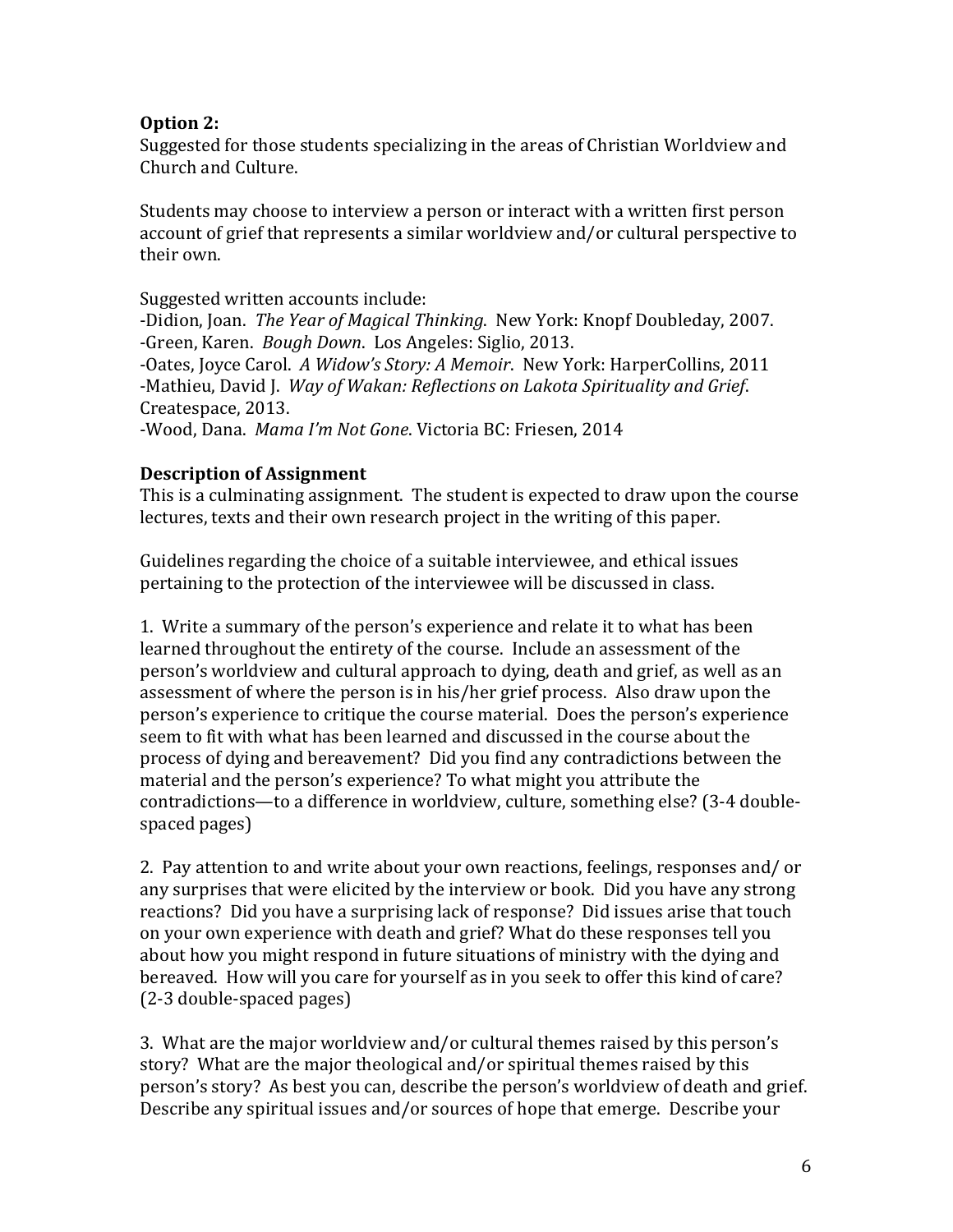own worldview and/or cultural perspective of death, dying and grief. What spiritual issues and/or sources of hope have been raised for you by the person's experience. In what ways is your worldview and cultural perspective and spiritual understandings similar to and/or different from theirs? (3-4 double-spaced pages)

4. Considering the similarities and differences between you and this person, how would you minister to them? Drawing upon all that you have learned in the course, about this person's experience, and about yourself, how would you seek to care for them? Conclude with some thoughts about what you still feel you need to learn in relation to death and grief and the care of those experiencing it. (2-3 double-spaced pages)

**This paper should be 10-14 double-spaced pages, and will be worth 35% of the final course grade. Due June 27.**

# **ADDITIONAL NOTES**

# **TEXTBOOK PURCHASE**

All required textbooks for this class are available from the College's book service, READ On Bookstore, Room 145, McMaster Divinity College. Texts may be purchased on the first day of class. For advance purchase, you may contact READ On Bookstore, 304 The East Mall, Suite 100, Etobicoke, ON M9C 5K1: phone 416.620.2934; fax 416.622.2308; email **books@readon.ca**. Other book services may also carry the texts.

# **LATE POLICY**

Assignments must be submitted on the day they are due before 11:59 pm via email in word of PDF format. Assignments submitted after the due date will be considered late and will incur a late penalty of 1% per day (not including weekends).

# **ACADEMIC HONESTY**

Academic dishonesty is a serious offence that may take any number of forms, including plagiarism, the submission of work that is not one's own or for which previous credit has been obtained, and/or unauthorized collaboration with other students. Academic dishonesty can result in severe consequences, e.g., failure of the assignment, failure of the course, a notation on one's academic transcript, and/or suspension or expulsion from the College. Students are responsible for understanding what constitutes academic dishonesty. Please refer to the Divinity College Statement on Academic Honesty ~

http://www.mcmasterdivinity.ca/programs/rules-regulations